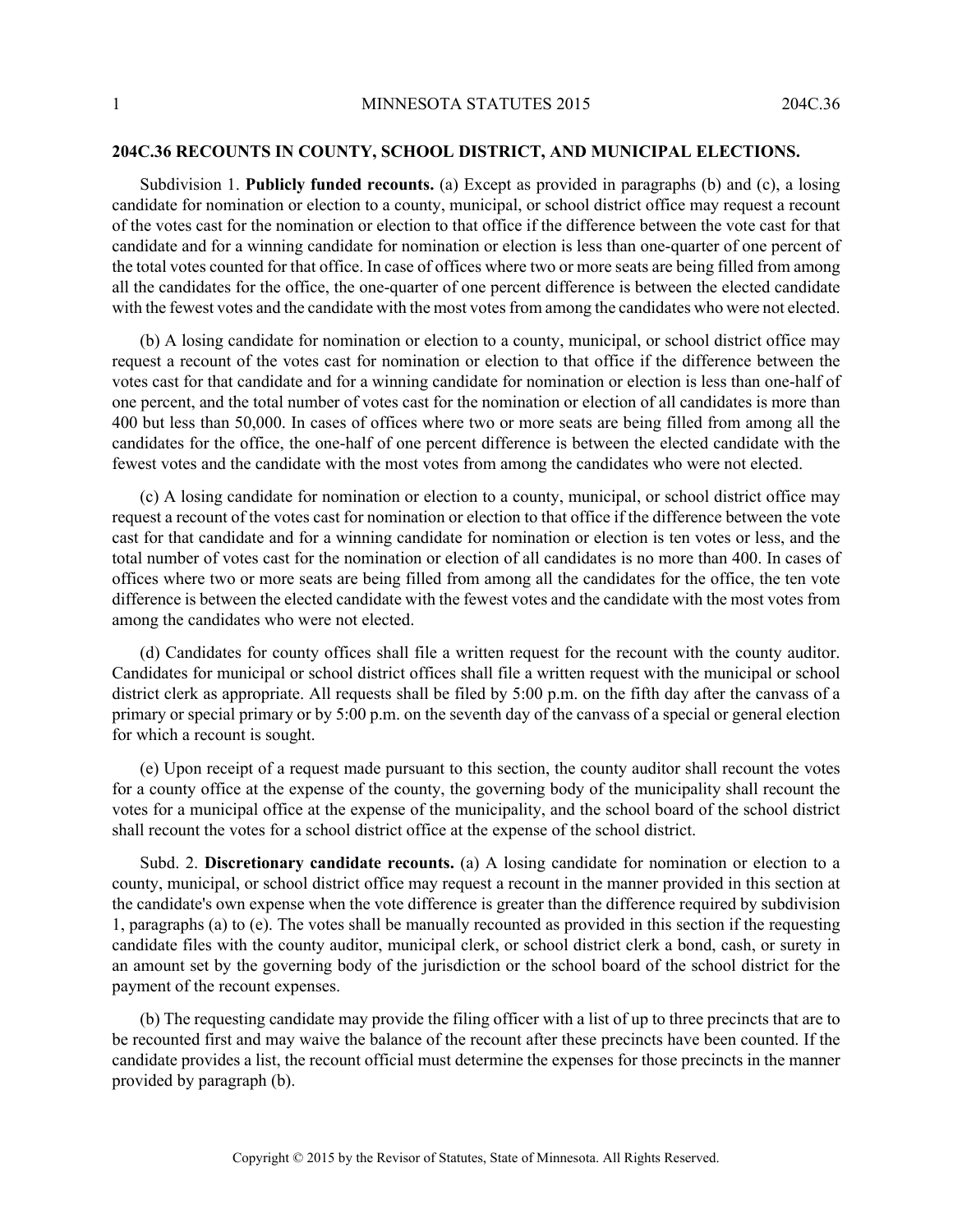(c) A discretionary recount of a primary must not delay delivery of the notice of nomination to the winning candidate under section 204C.32.

(d) The results of the recount must be certified by the canvassing board as soon as possible.

(e) If the winner of the race is changed by the optional recount, the cost of the recount must be paid by the jurisdiction conducting the recount.

(f) If a result of the vote counting in the manual recount is different from the result of the vote counting reported on election day by a margin greater than the standard for acceptable performance of voting systems provided in section 206.89, subdivision 4, the cost of the recount must be paid by the jurisdiction conducting the recount.

Subd. 3. **Discretionary ballot question recounts.** A recount may be conducted for a ballot question when the difference between the votes for and the votes against the question is less than or equal to the difference provided in subdivision 1. A recount may be requested by any person eligible to vote on the ballot question. A written request for a recount must be filed with the filing officer of the county, municipality, or school district placing the question on the ballot and must be accompanied by a petition containing the signatures of 25 voters eligible to vote on the question. Upon receipt of a written request when the difference between the votes for and the votes against the question is less than or equal to the difference provided in subdivision 1, the county auditor shall recount the votes for a county question at the expense of the county, the governing body of the municipality shall recount the votes for a municipal question at the expense of the municipality, and the school board of the school district shall recount the votes for a school district question at the expense of the school district. If the difference between the votes for and the votes against the question is greater than the difference provided in subdivision 1, the person requesting the recount shall also file with the filing officer of the county, municipality, or school district a bond, cash, or surety in an amount set by the appropriate governing body for the payment of recount expenses. The written request, petition, and any bond, cash, or surety required must be filed during the time for notice of contest for the election for which the recount is requested.

Subd. 4. **Expenses.** In the case of a question, a person, or a candidate requesting a discretionary recount, is responsible for the following expenses: the compensation of the secretary of state, or designees, and any election judge, municipal clerk, county auditor, administrator, or other personnel who participate in the recount; necessary supplies and travel related to the recount; the compensation of the appropriate canvassing board and costs of preparing for the canvass of recount results; and any attorney fees incurred in connection with the recount by the governing body responsible for the recount.

Subd. 5. **Notice of contest.** Time for notice of contest of a nomination or election to a county office which is recounted pursuant to this section shall begin to run upon certification of the results of the recount by the county canvassing board. Time for notice of contest of a nomination or election to a municipal office which is recounted pursuant to this section shall begin to run upon certification of the results by the governing body of the municipality. Time for notice of contest of a school district election that is recounted under this subdivision begins to run on certification of the results of the recount by the school board.

Subd. 6. **Scope of recount.** A recount conducted as provided in this section is limited in scope to the determination of the number of votes validly cast for the office or question to be recounted. Only the ballots